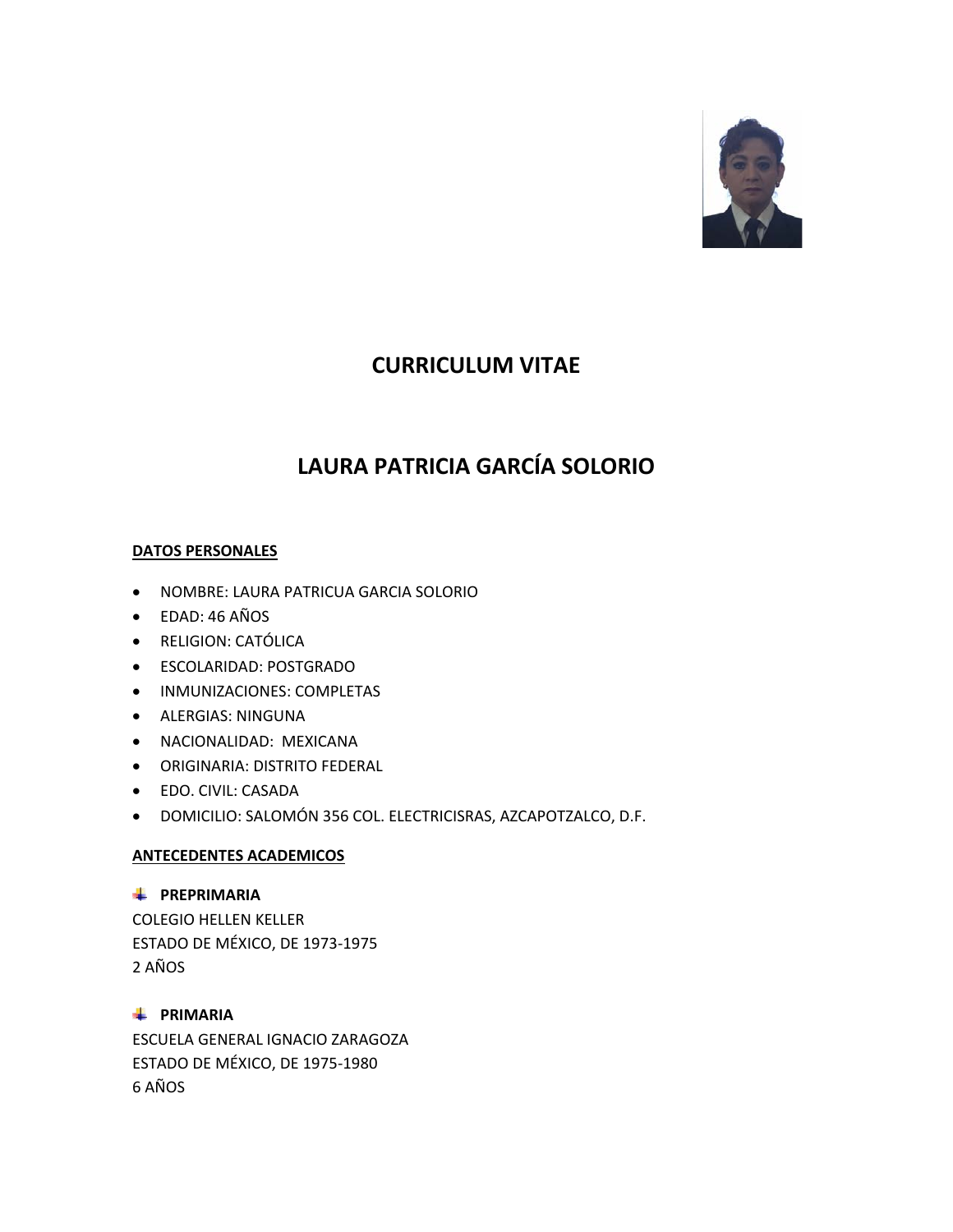### **SECUNDARIA**

ESC. SEC. FED. LEC. ISIDRO FABELA. ESTADO DE MÉXICO, DE 1980-1983 3 AÑOS

### **WEL MEDIO SUPERIOR**

COLEGIO DE CIENCIAS Y HUMANIDADES AZCAPOTZALCO, D.F., DE 1983-1986 3 AÑOS

#### **WIVEL SUPERIOR**

UNIVERSIDAD NACIONAL AUTONOMA DE MÉXICO PLANTEL ENEP (ESCUELA NACIONAL DE ESTUDIOS PROFESIONALES) IZTACALA TLANEPANTLA, EDO. DE MÉX., DE 1986-1990 4 AÑOS

### **INTERNADO DE PREGRADO**

HOSPITAL REGIONAL "S. GONZÁLEZ HERREJÓN " S.S.A. ESTADO DE MÉXICO, ATIZAPÁN DE ZARAGOZA, 1 ENERO 1991-31 DICIEMBRE 1991- MENCIÓN HONORÍFICA 1 AÑO

### **SERVICIO SOCIAL**

CENTRO DE SALUD RURAL DISPERSO OAXTEPEC, MORELOS, DEL 1° FEBRERO 1992-1° FEBRERO 1993

### **EXAMEN NACIONAL DE RESIDENCIA 1992**

POR CIRUGÍA GENERAL APROBADO

#### **EXAMEN ANCIONAL DE RESIDENCIA 1996**

POR GINECO OBSTETRICIA APROBADO

### **LE CURSO DE ESPECIALIZACIÓN**

HOSPITAL GENERAL REGIONAL, "S. GUAJARDO" NUM. 72 INSTITUTO MEXICANO DEL SEGURO SOCIAL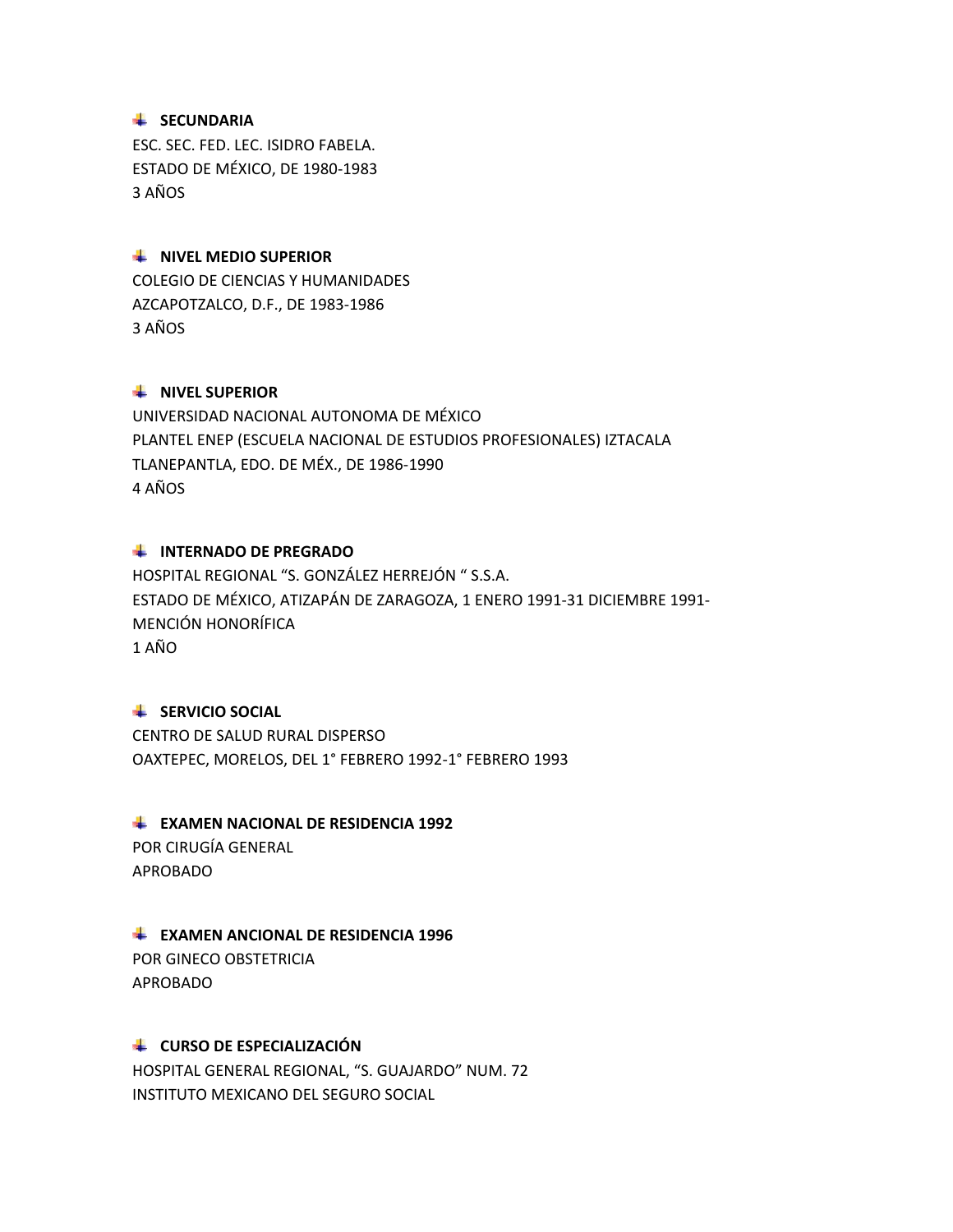CIRUGÍA GENERAL 11 MESES, FEBRERO 1993 - ENERO 1994

### **ANTECEDENTES LABORALES**

1990-1991

**LE CONSULTORIO MÉDICO PARTICULAR – MEDICINA GENERAL** HORARIO VESPERTINO DE LUNES A SÁBADO RESPONSABLE: DRA. NORMA LETICIA ORTEGA CERÓN. 1992-1993 **LE CLÍNICA STA. ROSA CORRAL GRANDE** OAXTEPEC, MORELOS. URGENCIAS, SERVICIO NOCUTURNO.

1994-1995

← CLÍNICAS TEO TRATAMIENTO ESPECIALIZADO DE LA OBESIDAD CLÍNICA COYOACÁN

1996-1997 **A AMOSTRONG LABORATORIOS** INVESTIGACIÓN FARMACOLÓGICA ÁREA MÉDICA

1998 **GRUPO SOL Y VIDA** MEDICINA ALTERNATIVA, TERAPÉUTICA NATURISTA ÁREA DE INVESTIGACIÓN MÉDICA TURNO MATUTINO

← CLÍNICA MB MEDICINA INTEGRAL, CLÍNICA DE ESPECIALIDADES TURNO VESPERTINO

1996 HOSPITAL SANTA COLETA S.A. DE C.V. MÉDICO DE GUARDIA

1997 CONSULTORIO PARTICULAR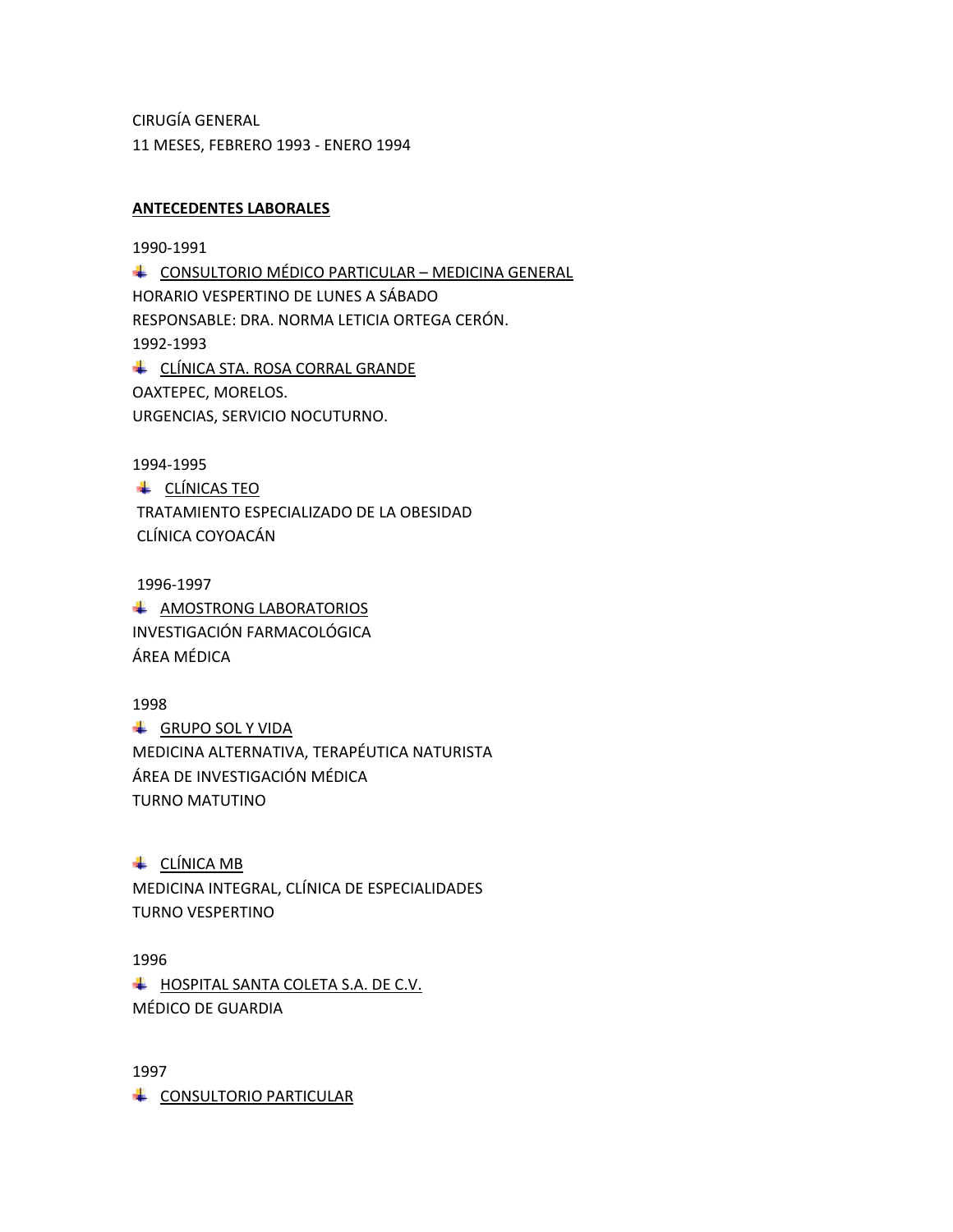TACUBA D.F. HORARIO VESPERTINO

1997

HOSPITAL NAVAL GENERAL DE ALTA ESPECIALIDAD ARMADA DE MÉXICO MEDICINA GENERAL, ÁREA CONSULTA EXTERNA (IMAGENOLOGÍA)

2010

**L** DIAGNOSTICO EN IMAGEN EN PLACAS SIMPLES Y CONTRASTADAS (ANALISIS CLINICOS SIMILARES)

2002

ASESORÍAS ESPECIALIZADAS A GRUPOS CORPORATIVOS MÉDICOS DE ALTO NIVEL

# **CURSOS Y SIMPOSIUMS**

# $\downarrow$  **MEDICINA DE ALTA ESPECIALIZACIÓN**

UNAM, FACULTAD DE MEDICINA JULIO 1989

# **SIMPOSIUM DE METODOLOGÍA CLÍNICA**

UNAM-ENEPI "PARTICIPACIÓN-PONENTE" OCTUBRE 1989

# **II JORNADA PRE-INTERNADO**

HOSPITAL GENERAL DE ATIZAPÁN MARZO 1991

# **II SIMPOSIUM INTERNACIONAL DE SIDA Y ANTIVIRALES**

HOSPITAL GENERAL DE MÉXICO MARZO 1992

# **5as JORNADAS MÉDICAS DE ESPECIALIZACIÓN**

HOSPITAL GENERAL DE ATIZAPÁN ABRIL 1992

# **LE CURSO INTERNACIONAL DE INFECTOLOGÍA** HOSPITAL GENERAL DE MÉXICO

JUNIO 1992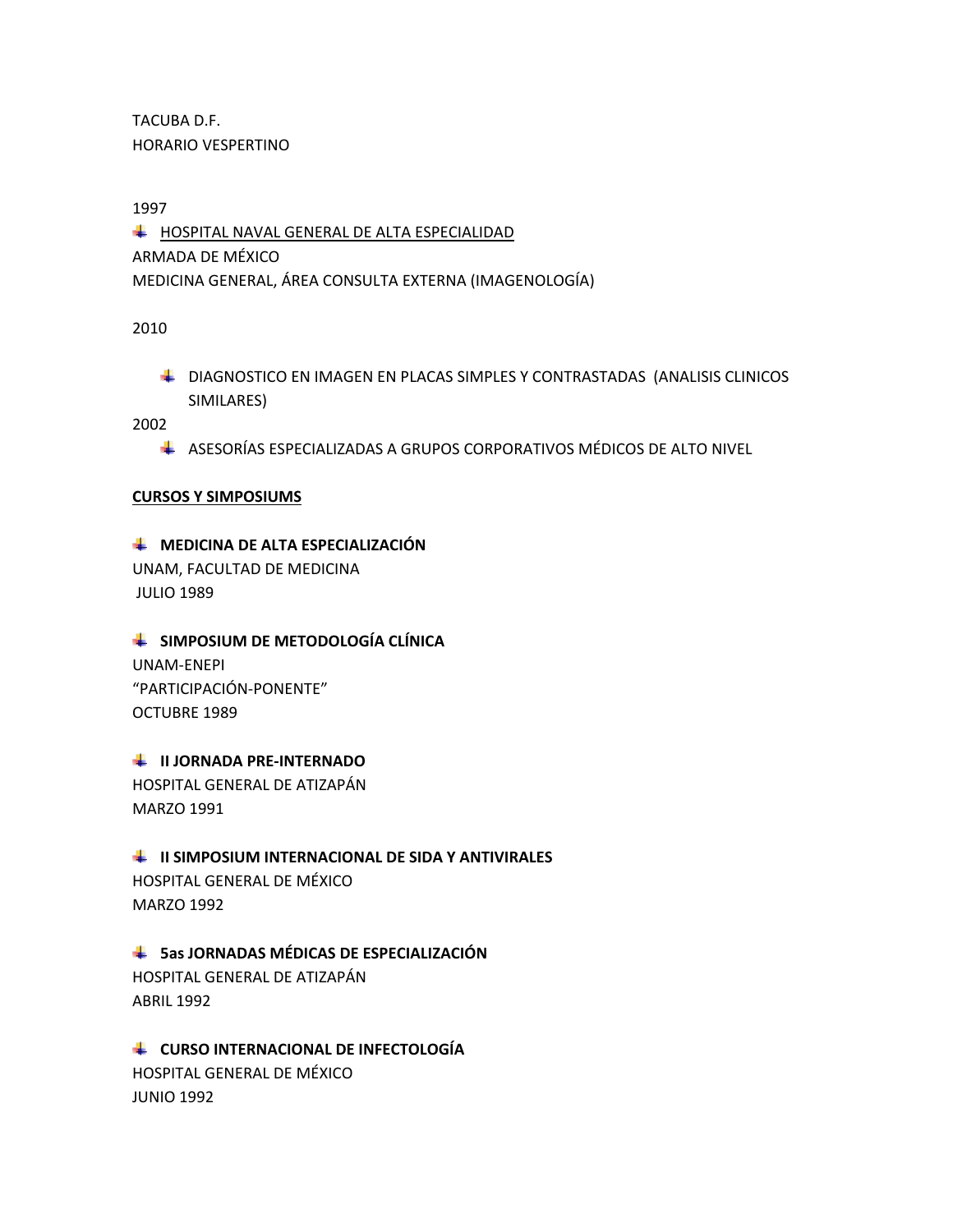# **EXAMPOSIUM TUBERCULOSIS PULMONAR**

S.S.A. CUERNAVACA, MORELOS OCTUBRE 1993

**ADIESTRAMIENTO PARTICIPACIÓN Y CONTROL DE CAMPAÑAS DE VACUNACIÓN** 

HOSPITALIMSS HGO N° 60,"DR.JESÚS VARELA RICO" 1990 A 1992

**CURSO EN MEDICINA BARIÁTRICA Y NUTRICIÓN**  REDUCCIÓN Y CONTROL PONDERAL CLÍNICAS TEO DURACIÓN 6 MESES

# **LEADERS CURSO EN MEDICINA NATURISTA, MEDICINA ALTERNATIVA**

GRUPO SOL Y VIDA S.A DE C.V DURACIÓN 3 MESES

# **CURSOS**

- 1. ÉXITO MEDIANTE LA COMUNICACIÓN
- 2. SUPERANDO LOS ALTIBAJOS EN LA VIDA
- 3. CÓMO MEJORAR LAS RELACIONES CON LOS DEMÁS
- 4. VALORES DE INTEGRIDAD PERSONAL

CENTRO DE SUPERACIÓN PERSONAL HUBARD, S.C.

DURACIÓN 6 MESES

# **SIMPOSIUM HELICOBACTER PYLORI Y NEOPLASIAS GÁSTRICAS**

HOSPITAL IMSS SIGLO XXI MAYO 1996

# **SEMINARIOS**

- 1. NUEVAS EVIDENCIAS DE LOS DAÑOS CAUSADOS POR LA INHALACIÓN CRÓNICA DEL HUMO DEL TABACO
- 2. ADICCIONES VIEJOS PROBLEMAS NUEVOS RETOS MITOS Y REALIDADES

3. CONSUMO DE ALCOHOL UN RETO COMÚN NUEVOS ENFOQUES MÉDICOS HOSPITAL IMSS SIGLO XXI

JULIO 1996

# **EXTREM ESTILO DE VIDA Y CÁNCER**

INSTITUTO NACIONAL DE CANCEROLOGÍA ENERO 1999